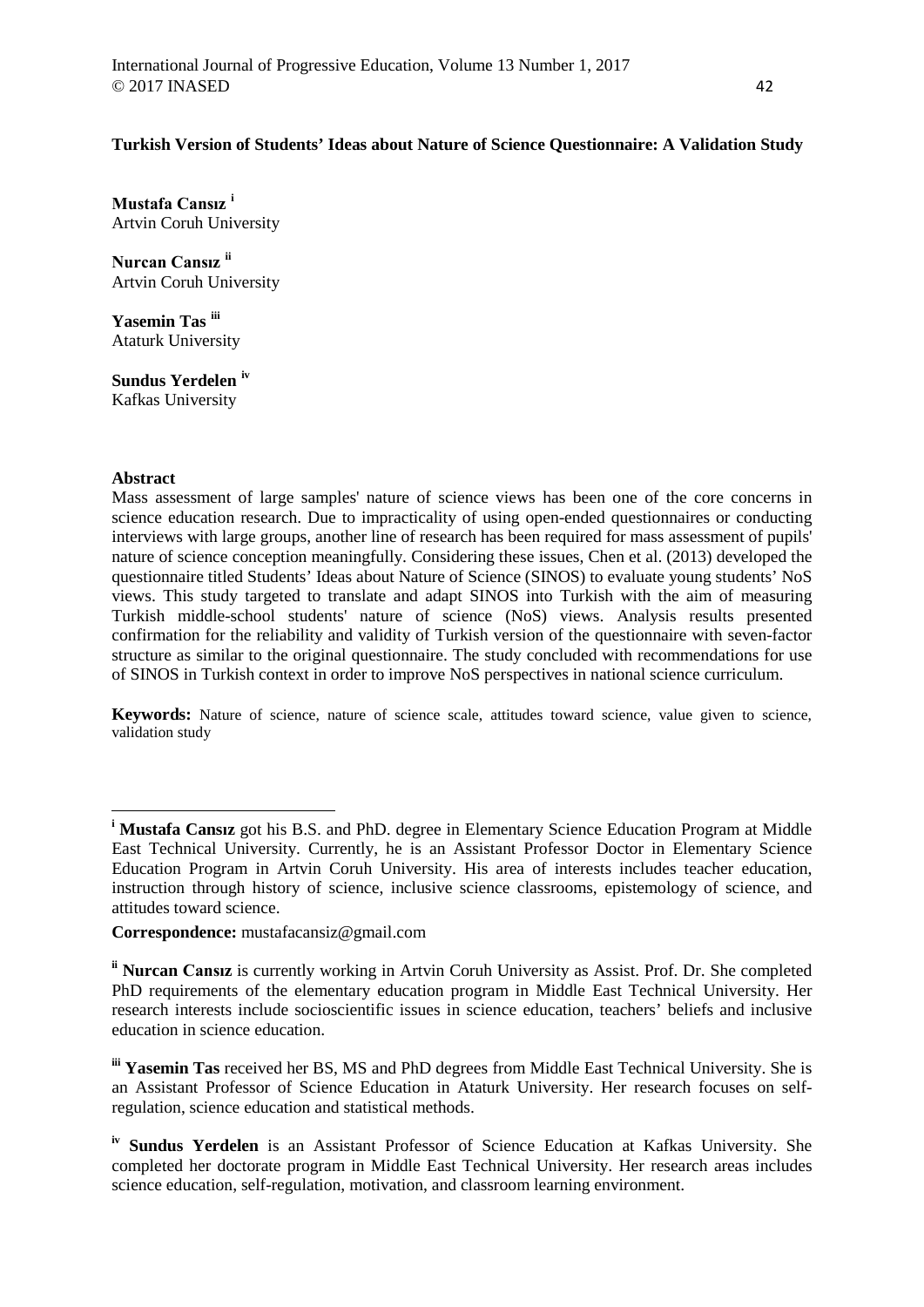#### **Introduction**

Nature of science (NoS) has been a central topic in many international curriculum movements (e.g. American Association for the Advancement of Science [AAAS], 1990, 1993; Bell, Matkins & Gansneder, 2011; National Research Council [NRC], 1996; Koertge, 1998; Olson, 2008). More recently, NRC (2012) released Next Generation Science Standards in which learning about NoS still has been emphasized. As a result of these reform efforts, NoS has been established as permanent science education objective by many countries including Canada, United Kingdom, and United States and received an increasing emphasis among researchers (Lederman, 2007). Turkey also accepted NoS among the vision of science education in national science curricula since 2004 (MoNE, 2005).

With a well-known definition, nature is described as the epistemology of science or the values and beliefs inherent in the development of scientific knowledge (Lederman, 1992). According to Walls (2012), NoS includes "an individual's beliefs about how scientific knowledge is constructed; where scientific knowledge originates; who uses science (including scientists); who produces scientific knowledge; and most importantly, where the individuals places themselves within the community of producers and users of science" (p. 1). NoS could also be conceptualized as an answer to the question of "what science is, how it works, how scientists operate as a social group, and how society itself both influences and reacts to scientific endeavors as well as the epistemological and ontological foundations of science" (Clough, 2006, p. 463).

Why it is important to help students have improved NoS comprehension is one of the central issues that need consideration. Abovementioned science education reform movements and many science education researchers proposed NoS as a critical component of scientific literacy (e.g., Abd-El-Khalich, Bell & Lederman, 1998; Bell & Lederman, 2003; Bybee, 1997; NRC, 1996). When describing the characteristics of a person who is scientifically literate, Abd-El-Khalick and BouJaoude (1997) underlined science content knowledge proficiency, science processes ability, sciencetechnology-society relationship awareness as well as an improved NoS understanding. After gaining much importance, science education researchers conducted many studies about students' and teachers' understanding of NoS (Kang, Scharmann, & Noh, 2005) as well as ways for improving their understanding of NoS (Matkins & Bell, 2007; Rudge & Howe, 2009). In those and many other studies, NoS was generally considered as having several aspects. Abd-El-Khalick and Lederman (2000) provided seven aspects of NoS which refer to the characteristics of scientific knowledge as tentative, empirically-based, subjective or theory–laden, partially based on human inference imagination and creativity, and socially and culturally embedded. The distinction between observation and inference, and the relationship between scientific theories and laws were also considered as additional aspects for NoS. Lederman (2007) argued that those aspects are not the only NoS aspects and underlined that there may be aspects that can be added or deleted. Not markedly different from this list, Chen, Chang, Lieu, Kao, Huang, and Lin (2013) suggested two additional aspects for NoS; durability and science for girls and boys. Chen et al. (2013) added durability due to the fact that although scientific knowledge is tentative it is yet durable. They also stated that women and men both have a role in development of scientific knowledge, thus they included science for girls and boys as an aspect of NoS in their studies.

## **A Questionnaire from Learners' Perspectives: Students' Ideas about Nature of Science (SINOS)**

Individuals' understanding of NoS is generally measured by open-ended questionnaires. Views of Nature of Science (VNOS) versions (i.e., VNOS-A, Lederman & O'Malley, 1990; VNOS-B, Abd-El-Khalick, Bell, & Lederman, 1998; VNOS-C, Abd-El-Khalick & Lederman, 2000; VNOS-D, Lederman & Khishfe, 2002; and VNOS-E, Lederman & Ko, 2004) are the most used instruments to assess individuals' NoS understandings for almost two decades. Individuals either write their answers to the questions or are interviewed using VNOS versions. Many researchers used these instruments in their studies and provided valuable information to science education research. Chen et al. (2013) discussed that such open-ended questionnaires and interviews help to learn about individuals' NoS views and reveal how students' NoS views change due to interventions. However,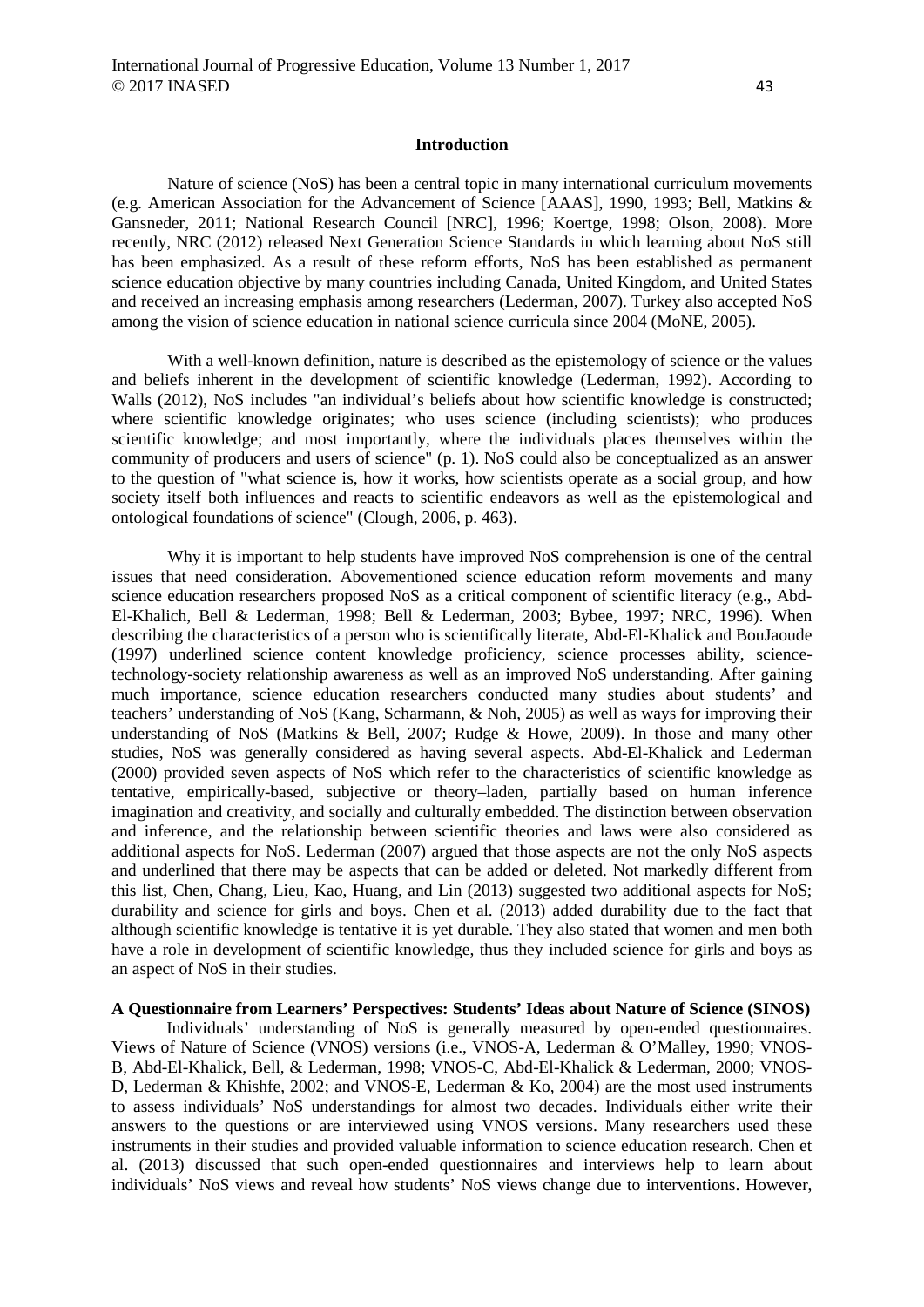this type of instruments may be impractical under several conditions which led to the development of SINOS. Firstly, it is not convenient to use open-ended questionnaires and interviews with large samples. However, SINOS is a Likert-type scale which makes it easy to administer to larger samples (Chen et al., 2013). Second, although there exist other NoS questionnaires to be used with large samples, they have several drawbacks. For example, some multiple-choice questionnaires do not produce scores for running inferential statistics (e.g., Aikenhead, Flemming, & Ryan, 1992; Kang, Scharmann, & Noh, 2005). However, since SINOS is a Likert type questionnaire, it produces scores which allows performing parametric tests (e.g., t-test and ANOVA) as well as non-parametric tests (e.g., Mann-Whitney U Test). In addition, some other questionnaires are limited in terms of assessing diverse NoS aspects. For instance, Pupils' Nature of Science Scale (Huang, Tsai, & Chang, 2005) assesses only three NoS aspects. In this respect, SINOS assesses seven NoS aspects. A great deal of prior instrument measuring learners' NoS conceptions has been developed based on the assumption that students and experts use the same lens to interpret the phenomena. However, some researchers criticized that students and experts' interpretations and viewpoints could be quite different from each other (Alters, 1997; Jungwirth, 1974; Lederman & O'Malley, 1990). Another gain in development of SINOS is that it was developed based on students' own perspectives and expressions rather than experts' speculations of possible views (Chen et al., 2013). Therefore, it is possible to assert that SINOS represents the perspectives of young students more adequately than existing instruments.

#### **Method**

The purpose of this study was to translate and adapt SINOS into Turkish with the purpose of measuring middle school students' conception of NoS. Following research questions guided this study:

1. To what extent is SINOS a valid and reliable instrument to measure Turkish middle school students' NOS views?

2. After controlling for the possible effects of previous achievement and gender, to what extent do the aspects of SINOS predict middle school students' attitudes towards science and value given to science?

#### **Sample**

Turkish version of SINOS was administered to 380 middle school students in 4 cities in northeastern region of Turkey. Sample includes 206 girls (54%) and 173 boys (45.5%) and 1 student did not report gender.  $104 (27.4%)$  of these students were in the 5th grade, 158 (41.6%) were in the 6th grade, 46 (12.1%) were in the 7th grade, and 72 (18.9%) were in 8th grade. Students' previous semester science achievement scores in ranged from 31 to 100 with a mean of 75.89 (SD = 15.91). Participants' ages ranged from 11 to 16 with a mode of 12.

#### **Instrument**

Original version of SINOS instrument was developed by Chen et al. (2013) using Taiwanese students' NoS views. As stated by Chen et al. (2013), they follow five main stages for ensuring its reliability and validity: (a) considering NOS issues that are closely related to students' experiences of school science, (b) writing draft items based on written responses of students, structured interviews, and excerpts from books, (c) pilot testing the first version of SINOS, (d) conducting item analysis and rewriting problematic items, and (e) retesting the instrument for validation. SINOS consists of 47 Likert-type items in seven NOS aspects. These aspects are named as Theory-Ladenness (9 items), Coherence and Objectivity (11 items), Creativity and Imagination (6 items), Tentativeness (9 items), Durability (6 items), Science for Girls (3 items), and Science for Boys (3 items). Table 1 illustrates descriptions and sample items for each of the aspects of SINOS.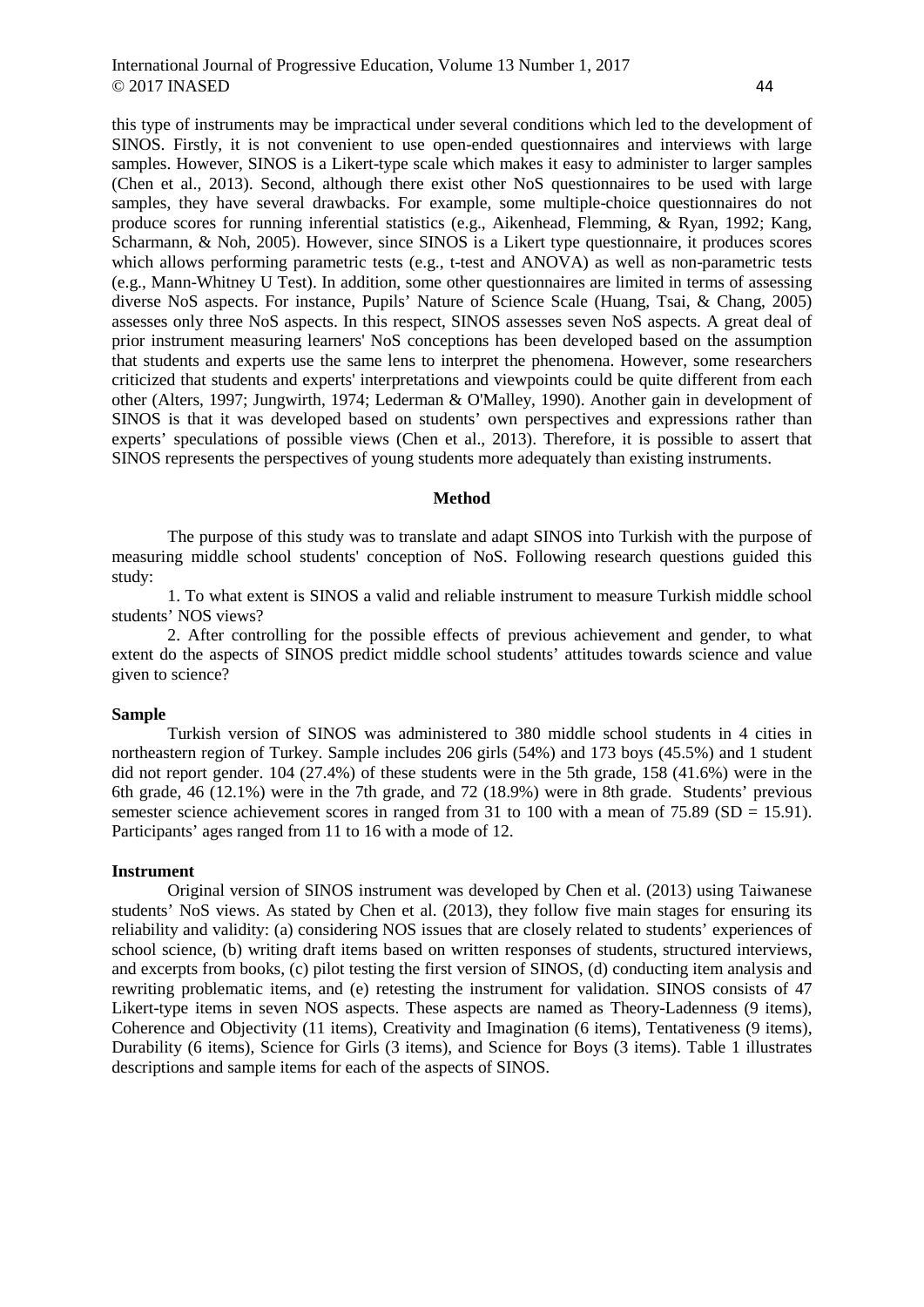| Aspect: Description                                                                                                                                                                                                                                                                                                          | Sample item                                                                                                                                                                                                            |
|------------------------------------------------------------------------------------------------------------------------------------------------------------------------------------------------------------------------------------------------------------------------------------------------------------------------------|------------------------------------------------------------------------------------------------------------------------------------------------------------------------------------------------------------------------|
| Theory-ladenness: Scientists' theoretical dispositions, knowledge,<br>practice and mindset, may manipulate their science practice (Akerson,<br>Cullen, & Hanson, 2009; Lederman, 2007; Rudge & Howe, 2009).<br>Therefore, every scientific study includes subjective components<br>(Bauer, 1992).                            | scientists from<br>"When<br>different<br>research areas observe 'the same'<br>experiment, they are interested in<br>different things and so they make<br>different observations and come to<br>different conclusions." |
| Coherence and Objectivity: "Scientists do not pay much attention to<br>claims about how something they know about works unless the claims<br>are backed up with evidence that can be confirmed with logical<br>arguments" (AAAS, 1993, p. 11). In other words, evidence-based<br>explanations should be dominant in science. | "As long as we use the<br>same<br>experiment method, no matter where<br>the experiment is done, the results will<br>be the same."                                                                                      |
| <i>Creativity and Imagination</i> : "Science is very much a human<br>endeavor, and the work of science relies on basic human qualities,<br>such as reasoning, insight, energy, skill, and creativity" (NRC, 1996,<br>p. 170).                                                                                                | "I believe that scientists work like<br>artists. They both need creativity and<br>imagination."                                                                                                                        |
| Tentativeness: The knowledge in science is always open to change<br>(Lederman, Abd-El-Khalick, Bell, & Schwatrz, 2002) which means it<br>is revolutionary in nature (Khishfe & Abd-El-Khalick, 2002).                                                                                                                        | "Better theories will be found and will<br>replace some old theories because<br>scientists will invent high technology<br>machines to discover new findings in<br>the future."                                         |
| Durability: Even though knowledge in science is open to change, it is<br>also durable (Lederman, 2007). Most of the time, the change in<br>scientific knowledge is partial and limited to the modification of the                                                                                                            | "Scientific knowledge will not be<br>replaced because it has been proven by<br>experiments and explanations".                                                                                                          |

**Table 1.** *Descriptions and sample items for each aspects of SINOS*

peripheral concepts of science (Chen et al., 2003).

*Science for Girls*: It is a well-known fact that science does not make gender discrimination. Therefore, it is evident that girls' contribution and participation to science cannot be underrated (Chen et al., 2003). "Girls have talent for scientific research."

*Science for Boys*: Similar to the girls, boys take part in science, and contribute to the development of science (Chen et al., 2003). "Boys have the capabilities for doing scientific research."

Chen and colleagues validated the final version of the instrument with 1029 students who did not receive NoS instruction before. The reliability coefficients of subscales using Cronbach's alphas ranged from 0.70 to 0.87. The Cronbach's alpha coefficient was reported as .85 for the whole instrument (Chen et al., 2013). According to Gronlund and Linn (1990) and DeVellis (2012) this is a good reliability for an instrument. Additionally, Confirmatory Factor Analysis (CFA) indices indicated a good model fit which provided evidence for construct validity (RMSEA= .46, NNFI = .99,  $CFI = .94$ , S-RMR = .059). Chi-square to degrees of freedom (df) ratio was 2.14 which was lower than 5. Taken all these together, fit indices indicated good model fit to the data.

#### **Procedures**

Firstly, SINOS items were translated into Turkish by two of the authors of the study. Then, Turkish version was back translated into English by other two researchers, separately. English versions and original items were compared. It was seen that most of the items have close meaning. The four researchers discussed on the items which did not have exactly the same meaning with the original items to make a consensus. For the items on which the researchers cannot reach a consensus, they communicated with developers of the original scale in order to be sure about items' meanings. Then, this Turkish version of the scale was also examined by a Turkish language expert and found appropriate to administer the scale to middle school students.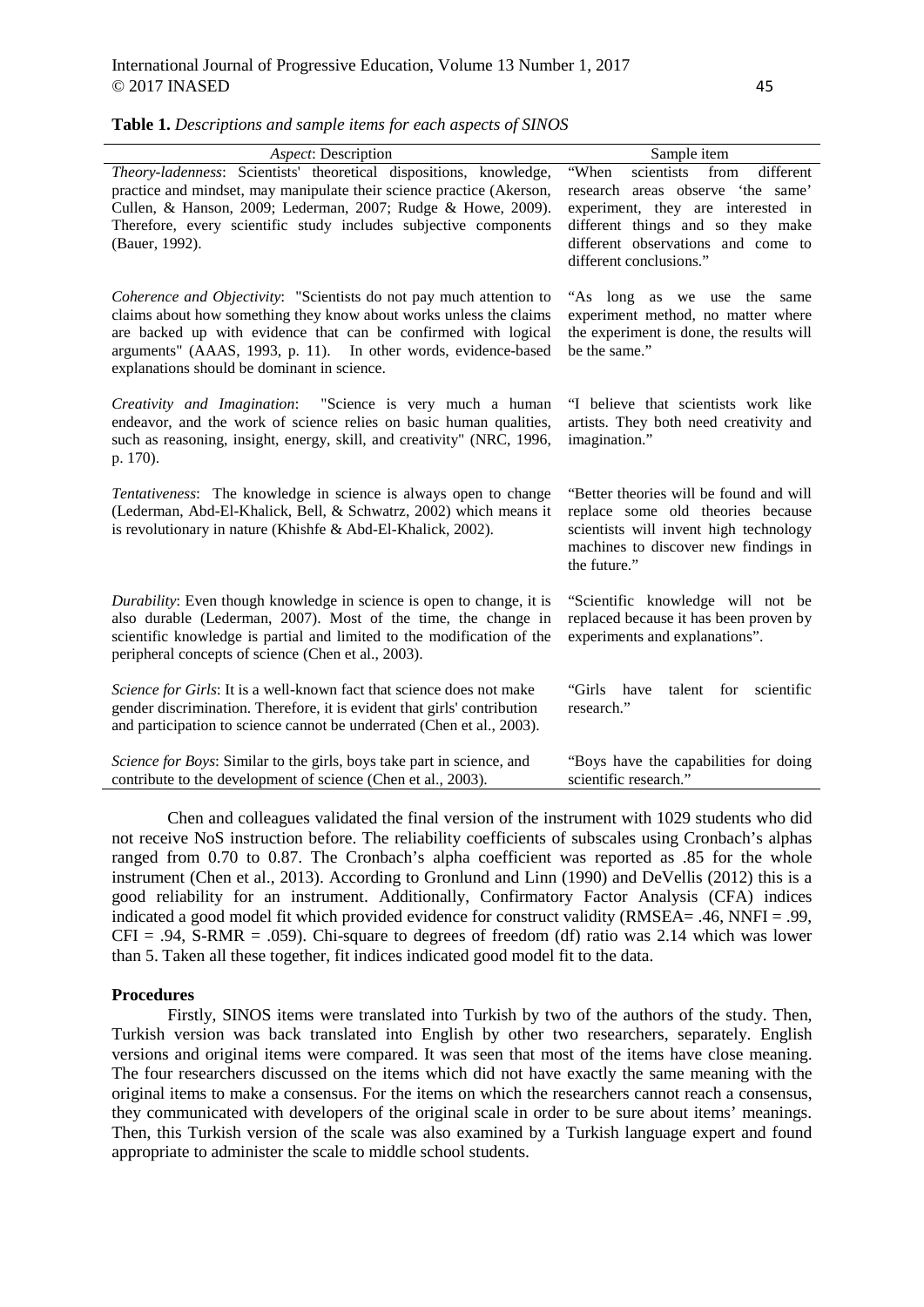After these translation processes, this study was conducted in 2 steps. In the first step, in order to investigate 7-factor structure of SINOS in Turkish context, confirmatory factor analysis was conducted. In the second step, in order to investigate whether SINOS factors were related to attitudes towards science and value given to science, two hierarchical regression analyses were performed. Details of these steps are presented below.

#### **Results**

## **Step 1: Confirmatory Factor Analysis**

Confirmatory Factor Analysis (CFA) was run to investigate proposed 7 latent factors. According to analysis results, four items (item 3.1, 3.2, 4.1 and 5.2) were problematic. R2 values were at 0.1 and lower for these items. Furthermore, item loadings were lower than 0.40 and corrected item to total correlation values were lower for these items in comparison to other items (around 0.30). Field (2009) recommend dropping items if corrected item to total correlation values are lower than .30. When these items were deleted, chi square difference test was found to be significant  $[\gamma 2 (174) =$ 309.79,  $p < .05$ ] indicating improvement in model fit.

After dropping these four items, CFA were re-run. Chi-square to df ratio was 1.60 which was lower than 5. Fit indices indicated good model fit to the data (RMSEA= .40, NNFI = .96, CFI = .96, S-RMR = .056). Factor loadings (completely standardized solutions to Lambda X) were presented in Table 2. Factor loadings ranged from .44 to .70 for theory-ladenness, .41 to .54 for coherence and objectivity, .51 to .68 for creativity and imagination, .41 to .68 for tentativeness, .46 to .73 for durability, .75 to .85 for science for girls, .80 to .84 for science for boys sub-scale.

| Item    | Theory-<br>Ladenness | Coherence<br>and<br>Objectivity | Creativity and<br>Imagination | Tentativeness | Durability | Science<br>for Girls | Science<br>for Boys |
|---------|----------------------|---------------------------------|-------------------------------|---------------|------------|----------------------|---------------------|
| 1.1     | .52                  |                                 |                               |               |            |                      |                     |
| 1.2     | .44                  |                                 |                               |               |            |                      |                     |
| 1.4     | .60                  |                                 |                               |               |            |                      |                     |
| 1.5     | .64                  |                                 |                               |               |            |                      |                     |
| 2.2     | .60                  |                                 |                               |               |            |                      |                     |
| 2.4     | .55                  |                                 |                               |               |            |                      |                     |
| 3.5     | .62                  |                                 |                               |               |            |                      |                     |
| 3.6     | .70                  |                                 |                               |               |            |                      |                     |
| $4.2\,$ | .49                  |                                 |                               |               |            |                      |                     |
| 1.3     |                      | .45                             |                               |               |            |                      |                     |
| 2.1     |                      | .49                             |                               |               |            |                      |                     |
| 2.3     |                      | .48                             |                               |               |            |                      |                     |
| 3.3     |                      | .44                             |                               |               |            |                      |                     |
| 3.4     |                      | .41                             |                               |               |            |                      |                     |
| 3.7     |                      | .54                             |                               |               |            |                      |                     |
| 4.3     |                      | .51                             |                               |               |            |                      |                     |
| 4.4     |                      | $.50\,$                         |                               |               |            |                      |                     |
| 5.1     |                      |                                 | .68                           |               |            |                      |                     |
| 5.3     |                      |                                 | .58                           |               |            |                      |                     |
| 5.4     |                      |                                 | .51                           |               |            |                      |                     |
| 5.5     |                      |                                 | .66                           |               |            |                      |                     |
| 5.6     |                      |                                 | .62                           |               |            |                      |                     |
| 6.1     |                      |                                 |                               | .59           |            |                      |                     |
| $6.2\,$ |                      |                                 |                               | .57           |            |                      |                     |
| 6.3     |                      |                                 |                               | .56           |            |                      |                     |
| 6.4     |                      |                                 |                               | .68           |            |                      |                     |
| $6.5\,$ |                      |                                 |                               | .67           |            |                      |                     |
| $6.6\,$ |                      |                                 |                               | .58           |            |                      |                     |

**Table 2.** *Factor loadings (completely standardized solutions to Lambda X)*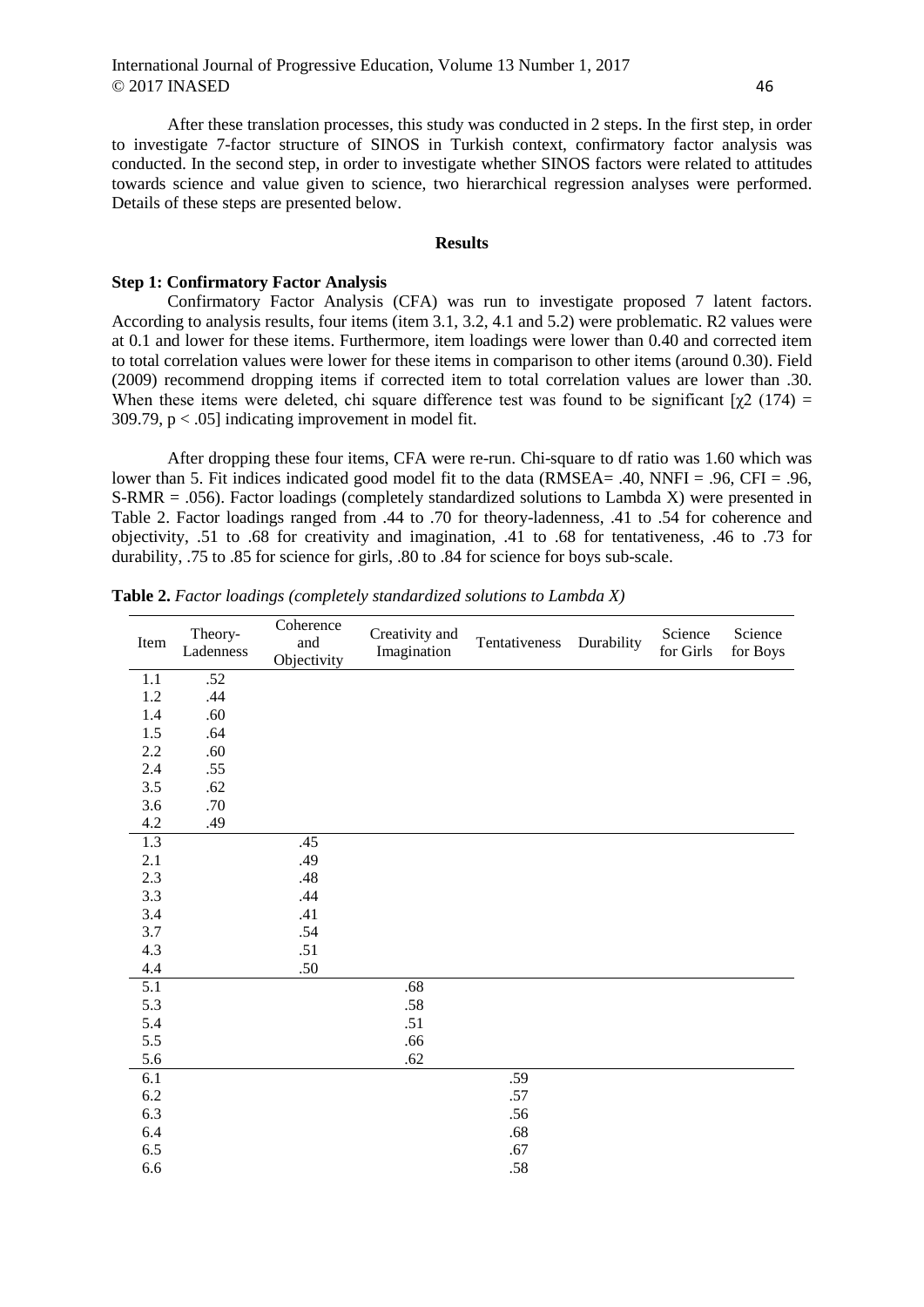| 6.7               | .49 |     |
|-------------------|-----|-----|
| $6.8\,$           | .47 |     |
| 6.9               | .41 |     |
| 6.10              | .73 |     |
| 6.11              | .62 |     |
| 6.12              | .56 |     |
| 6.13              | .51 |     |
| 6.14              | .55 |     |
| 6.15              | .46 |     |
| 7.1               | .85 |     |
| 7.3               | .83 |     |
| $\frac{7.5}{7.2}$ | .75 |     |
|                   |     | .80 |
| 7.4               |     | .80 |
| 7.6               |     | .84 |

Internal consistencies for each factor were calculated by using Cronbach Alpha (see Table 3). Reliabilities ranged from .70 to .86 and total reliability for the whole scale was .85, which indicated sufficiently high internal consistencies within each factor and whole scale.

**Table 3.** *Number of items and reliabilities*

|                            | Number of <i>items</i> | Cronbach Alpha |
|----------------------------|------------------------|----------------|
| Subjectivity               |                        |                |
| Theory-ladenness           | 9                      | .81            |
| Creativity and Imagination | 5                      | .75            |
| <b>Tentativeness</b>       | 9                      | .80            |
| <b>Objectivity</b>         |                        |                |
| Durability                 | 6                      | .75            |
| Coherence and objectivity  | 8                      | .70            |
| <b>Science for all</b>     |                        |                |
| Science for girls          | 3                      | .85            |
| Science for boys           | 3                      | .86            |
| Total                      | 43                     | .85            |

Descriptive statistics for factors of SINOS and zero order correlations among factors were presented in Table 4. The highest correlation was between Creativity and Imagination and Tentativeness  $(r = .67)$  while the lowest correlation was between Coherence and Objectivity and Science for Boys  $(r = -.01)$ .

**Table 4.** *Descriptive statistics and zero order correlations* 

|                               | Mean | <b>SD</b> |         |         | 4       |         |         |         |
|-------------------------------|------|-----------|---------|---------|---------|---------|---------|---------|
| 1. Theory-ladenness           | 4.01 | .72       | $.65**$ | $57**$  | $-20**$ | .09     | $.36**$ | $36***$ |
| 2. Creativity and Imagination | 4.04 | .79       |         | $.67**$ | $-24**$ | .10     | $.51**$ | $.40**$ |
| 3. Tentativeness              | 3.70 | .71       |         |         | $-19**$ | $-.07$  | $.39**$ | $.41**$ |
| 4. Durability                 | 2.67 | .84       |         |         |         | $.38**$ | $-12*$  | $-15**$ |
| 5. Coherence and Objectivity  | 3.44 | .78       |         |         |         |         | .08     | $-.01$  |
| 6. Science for Girls          | 4.08 | 1.08      |         |         |         |         |         | $27**$  |
| 7. Science for Boys           | 4.21 | 1.00      |         |         |         |         |         |         |

## **Step 2: Hierarchical Regression**

In this step, two separate hierarchical regression analyses were performed in order to investigate to what extent demographic variables and students' nature of science views explain (1) attitudes towards science and (2) value given to science. Attitudes towards science represents students' liking science related works, liking learning science, finding science easy, and perceiving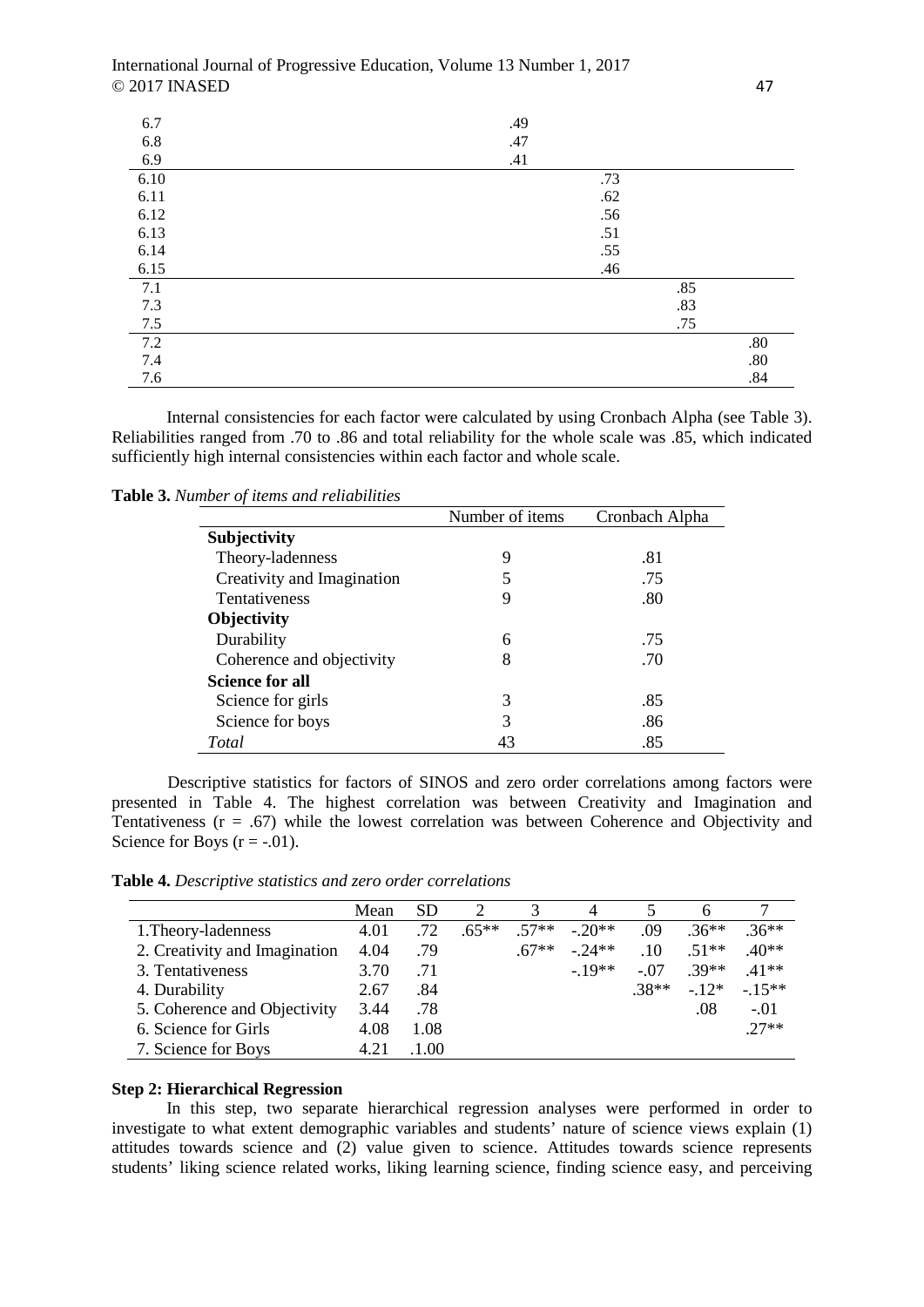importance of science for the life. This construct was measured by using 4 items from TIMSS 1999 questionnaire. Moreover, value given to science variable represents the degree of the students' perception about being successful in science course for himself/herself and for others (i.e. mother and friends) and it was measured by using 3 items from TIMSS 1999 questionnaire. Both variables were based on 4-point Likert scale ranged between completely disagree (1) to completely agree (4). In the present study, Cronbach alpha coefficients for attitudes towards science and value given to science was found to be .71 and .64, respectively.

Demographic variables included gender and science achievement score of previous semester. Moreover, students' views about nature of science include the factors of SINOS (i.e., Tentativeness, Theory-ladenness, Creativity and Imagination, Durability, Coherence and Objectivity, Science for Girls, and Science for Boys).

## **Results for attitudes towards science**

In the first step of hierarchical regression analysis, student gender and previous achievement were incorporated in the analysis. Previous achievement ( $\beta = .19$ , p < .05) positively and significantly predicted students' attitudes towards science while gender ( $\beta$  = -.01, p > .05) was not a significant predictor of the outcome variable. In the next step, SINOS factors (i.e., Tentativeness, Theoryladenness, Creativity and Imagination, Durability, Coherence and Objectivity, Science for Girls, and Science for Boys) were also incorporated to the model. Among these variables, previous achievement (β = .11, p < .05), Theory-ladenness (β = .30, p < .05) and Science for Girls (β = .42, p < .05) significantly and positively predicted attitudes towards science, while Durability ( $\beta = -12$ ,  $p < .05$ ) was negatively and significantly related to science attitude. On the other hand, Tentativeness ( $\beta = .06$ , p > .05), Coherence and Objectivity (β = -.04, p > .05), Creativity and Imagination (β = .06, p > .05), Science for Boys ( $\beta$  = .08, p > .05) were not found to be significant predictors of the outcome variable. They explained an additional 32% of the variance in attitudes towards science. The R2 change was statistically significant indicating improvement of the model. Regression coefficients obtained from this analysis are presented in Table 5.

|                            | Predicting science attitude |         |          |         | Predicting science value |         |  |
|----------------------------|-----------------------------|---------|----------|---------|--------------------------|---------|--|
|                            | B                           | SE B    | ß        | B       | SE B                     | B       |  |
| Step 1                     |                             |         |          |         |                          |         |  |
| Constant                   | 2.77                        | 0.16    |          | 2.97    | 0.16                     |         |  |
| Gender                     | $-0.01$                     | 0.06    | $-0.01$  | 0.03    | 0.07                     | 0.03    |  |
| <b>GPA</b>                 | 0.01                        | 0.00    | $0.19*$  | 0.01    | 0.00                     | $0.12*$ |  |
| $R^2$                      |                             | 0.04    |          |         | 0.02                     |         |  |
| Step 2                     |                             |         |          |         |                          |         |  |
| Constant                   | 1.28                        | 0.23    |          | 1.17    | 0.24                     |         |  |
| Gender                     | $-0.07$                     | 0.06    | $-0.06$  | $-0.02$ | 0.06                     | $-0.01$ |  |
| <b>GPA</b>                 | 0.00                        | 0.00    | $0.11*$  | 0.00    | 0.00                     | 0.01    |  |
| Theory-ladenness           | 0.26                        | 0.05    | $0.30*$  | 0.18    | 0.05                     | $0.20*$ |  |
| Coherence and objectivity  | $-0.03$                     | 0.04    | $-0.04$  | $-0.01$ | 0.04                     | $-0.02$ |  |
| Creativity and Imagination | 0.05                        | 0.06    | 0.06     | 0.10    | 0.06                     | 0.12    |  |
| Tentativeness              | 0.05                        | 0.05    | 0.06     | 0.18    | 0.05                     | $0.21*$ |  |
| Durability                 | $-0.08$                     | 0.04    | $-0.12*$ | $-0.06$ | 0.04                     | $-0.08$ |  |
| Science for girls          | 0.11                        | 0.03    | $0.21*$  | 0.10    | 0.03                     | $0.17*$ |  |
| Science for boys           | 0.05                        | 0.03    | 0.08     | 0.04    | 0.03                     | 0.07    |  |
| $R^2$                      |                             | 0.36    |          |         | 0.37                     |         |  |
| $\Delta R^2$ for step2     |                             | $0.32*$ |          |         | $0.36*$                  |         |  |

**Table 5.** *Hierarchical multiple regression analysis predicting science attitude and science value*

 $*_{p} < .05$ 

Gender coded  $0 = Box$ ,  $1 = Girl$ .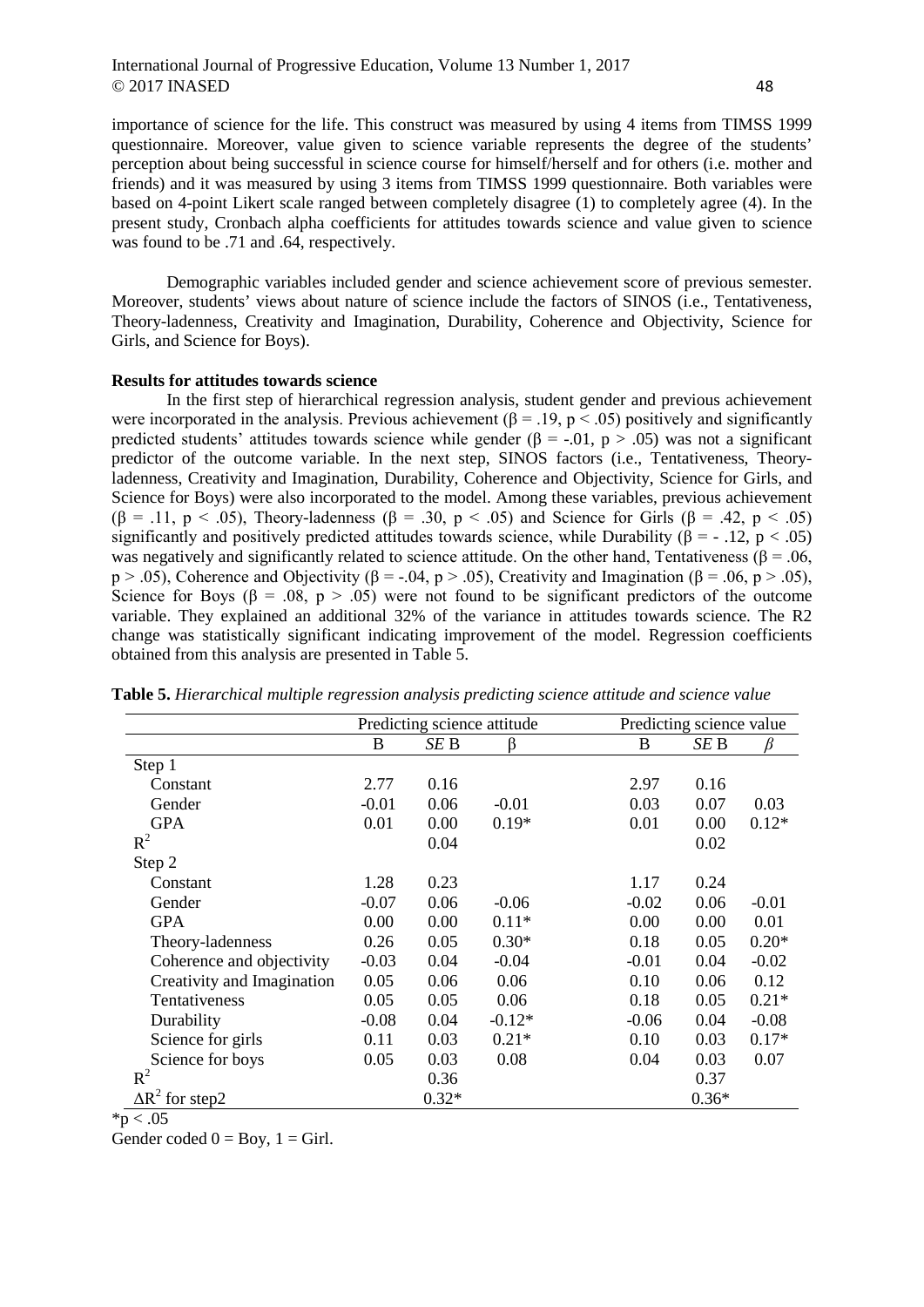## International Journal of Progressive Education, Volume 13 Number 1, 2017  $\odot$  2017 INASED 49

#### **Results for value given to science**

In order to predict value given to science, student gender and previous achievement were incorporated in the analysis as the first step. While previous achievement ( $\beta$  = .12, p < .05) was found to be positively and significantly related to science value, gender ( $\beta = .03$ ,  $p > .05$ ) was not a significant predictor of the outcome variable. In the second step of hierarchical analysis, SINOS factors (i.e., Tentativeness, Theory-ladenness, Creativity and Imagination, Durability, Coherence and Objectivity, Science for Girls, and Science for Boys) were also entered. Results showed that, Theoryladenness ( $\beta$  = .20, p < .05), Tentativeness ( $\beta$  = .21, p < .05), and Science for Girls ( $\beta$  = .17, p < .05) positively and significantly predicted science value. On the other hand, Creativity and Imagination (β = .12, p > .05) Coherence and Objectivity (β = -.02, p > .05), Durability (β = -.08, p > .05), Science for Boys ( $\beta = .07$ ,  $p > .05$ ) were not found to be significant predictors of science value. Additionally, after adding SINOS variables into the model, previous achievement ( $\beta$  = .01, p > .05) was not related to science value, any more. SINOS variables explained an additional 36% of the variance in the outcome variable. The R2 change was statistically significant, indicating improvement of the model. Regression coefficients obtained from this analysis are presented in Table 5.

#### **Discussion**

One of the purposes of this study was to validate SINOS into Turkish. The confirmatory factor analysis revealed seven-factor structure for Turkish version of SINOS as similar to the original questionnaire developed by Chen et al. (2013). This study is important in terms of providing adaptation and validation of SINOS with Turkish sample. Additionally, SINOS meets the need for a reliable and valid Likert-type NOS scale which can be administered large groups of young students in Turkey. Hereafter it can be used with different samples from Turkey for different research purposes. For example, how NoS views are related to other educational variables can be investigated in future studies.

Secondly, hierarchical regression analyses were conducted to examine predictive effect of SINOS aspects on attitudes toward science and value given to science. After controlling for the influence of previous achievement and gender, theory-ladenness and science for girls were positive predictors while durability was a negative predictor of attitudes towards science. Students who believe that science is influenced from scientists' previous experiences, backgrounds, beliefs, and other personal values hold more favorable attitudes toward science. Similarly, students who believe that girls may also have a role in science displayed more favorable attitudes toward science. This means that to some extent NoS dimensions measured by SINOS are related to the attitudes toward science. Moreover, Theory-ladenness, Tentativeness, and Science for Girls positively and significantly predicted value given to science after controlling for the influence of previous achievement and gender. Students who think that scientific knowledge is subjective, is subject to change, and girls can contribute to science give more value to science. These findings provided evidence for predictive validity of SINOS.

As pointed out by Chen et al. (2013), the purpose of developing and/or validating SINOS does not undervalue other methods of evaluating students' NoS views such as interviewing or using open-ended instruments, but is an effort to fill the gap these techniques left in science education research. Meeting the requirement of a reliable and valid instrument with Turkish sample, SINOS has a potential for mass assessment of large groups' nature of science views in Turkey. The result of mass assessment of young students' NoS views are important for curriculum developers as well as boards of education executives in Turkey because NoS was set as a goal of science education in national science curricula since 2004. If curriculum developers are not aware of target groups' currents epistemological positions compared to earlier, then, their attempts will be hit-or-miss. Therefore, SINOS may have a particular contribution in terms of giving information about the current status of students regarding NoS. In other words, it may be helpful for stakeholders of science education in terms of reflecting on science curriculum.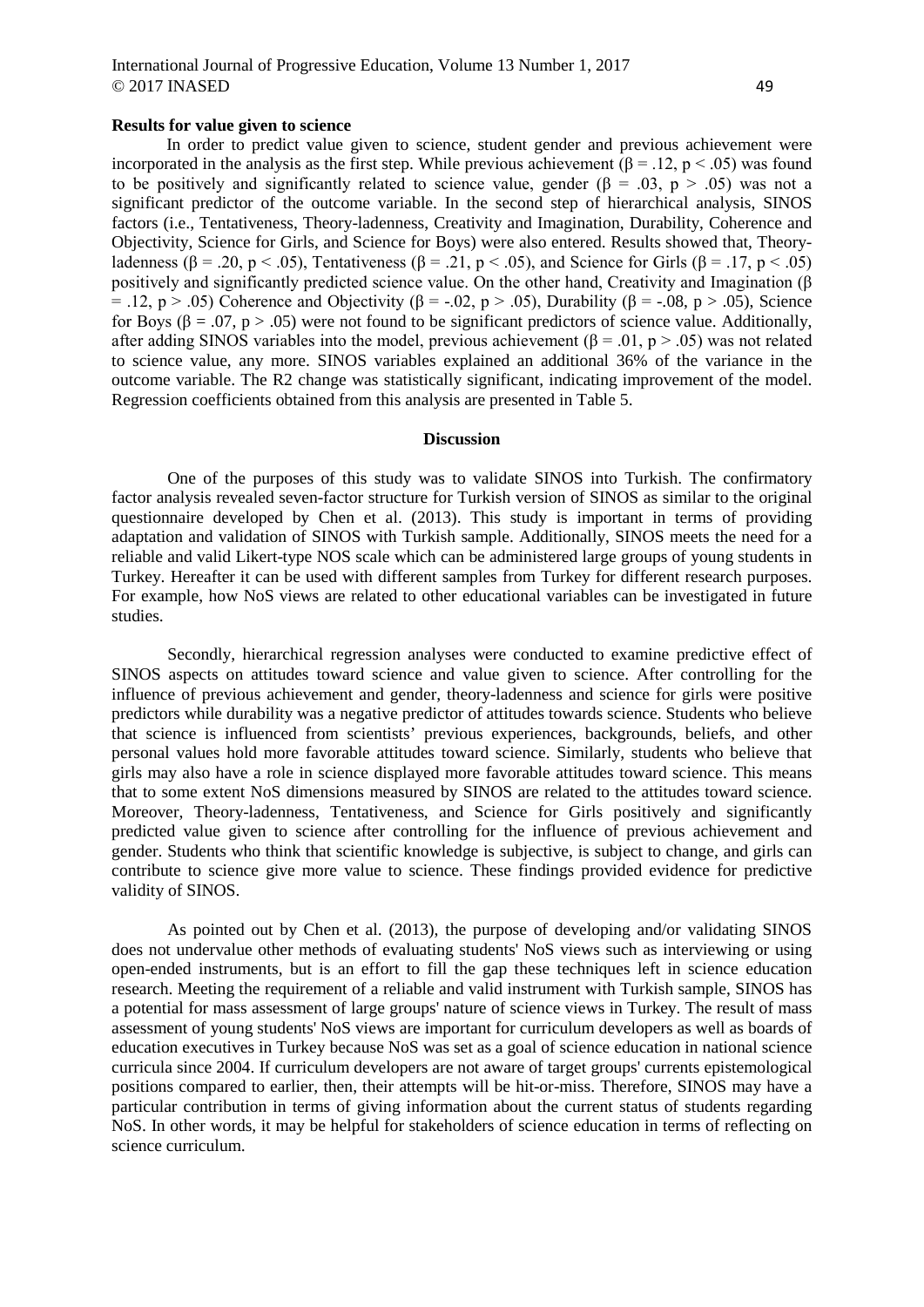To conclude, this study provided evidence for the validity and reliability of Turkish version of SINOS instrument to be used in Turkish context. Moreover, there is evidence that some factors of NoS assessed by SINOS are related to other measurable outcomes such as attitudes toward science and value given to science. As a last word, we need reliable and valid instruments such as SINOS. Because, misconceptions about NoS are unlikely to be replaced unless they are measured, and they are unlikely to be measured unless valid instruments are developed.

### **Acknowledgement:**

Short version of this study was presented at National Association for Research in Science Teaching (NARST) conference, April 14 - 17, 2016, Baltimore, MD, USA.

### **References**

- Abd-El-Khalick, F., Bell, R. L., & Lederman, N. G. (1998). The nature of science and instructional practice: Making the unnatural natural. *Science Education, 82*(4), 417–437.
- Abd-El-Khalick, F. & BouJaoude, S. (1997). An exploratory study of the knowledge base for science teaching, *Journal of Research in Science Teaching, 34*(7), 673-699.
- Abd-El-Khalick, F., & Lederman, N. G. (2000). The influence of history of science courses on students' views of nature of science. *Journal of Research in Science Teaching, 37,* 1057 - 1095.
- Aikenhead, G. S., & Ryan, A. G. (1992). The Development of a New Instrument: "Views on Science—Technology—Society" (VOSTS). *Science Education*, *76*(5), 477–491.
- Akerson, V. L., Cullen, T. A., & Hanson, D. L. (2009). Fostering a community of practice through a professional development program to improve elementary teachers' views of nature of science and teaching practice. *Journal of Research in Science Teaching*, *46*(10), 1090–1113.
- Alters, B. J. (1997). Whose nature of science? *Journal of Research in Science Teaching*, *34,* 39-55.
- American Association for the Advancement of Science. (1990). *Science for all Americans*. New York: Oxford University Press.
- American Association for the Advancement of Science. (1993) *Benchmarks for science literacy*, New York: Oxford University Press.
- Bauer, H. H. (1992). *Scientific literacy and the myth of the scientific method*. University of Illinois Press.
- Bell, R. L., Matkins, J. J., & Gansneder, B. M. (2011). Impacts of contextual and explicit instruction on preservice elementary teachers' understandings of the nature of science. *Journal of Research in Science Teaching*, *48*(4), 414–436.
- Bybee, R. W. (1997). *Achieving scientific literacy: From purposes to practices*. Portsmouth: Heinemann.
- Chen, S., Chang, W.-H., Lieu, S.-C., Kao, H.-L., Huang, M.-T., & Lin, S.-F. (2013). Development of an empirically based questionnaire to investigate young students' ideas about nature of science: Students' ideas about nature of science. *Journal of Research in Science Teaching*, *50*(4), 408–430.
- Clough, M. P. (2006). Learners' Responses to the Demands of Conceptual Change: Considerations for Effective Nature of Science Instruction. *Science & Education*, *15*(5), 463–494.
- DeVellis, R. F. (2012). Scale development: Theory and applications (3rd ed.). London: Sage.
- Field, A. (2009). Discovering statistics using SPSS. (3rd Ed). Thousand Oaks, CA: Sage.
- Gronlund, N. E. & Linn, R. L. (1990). Measurement and evaluation in teaching (6th ed.). New York: Macmillan.